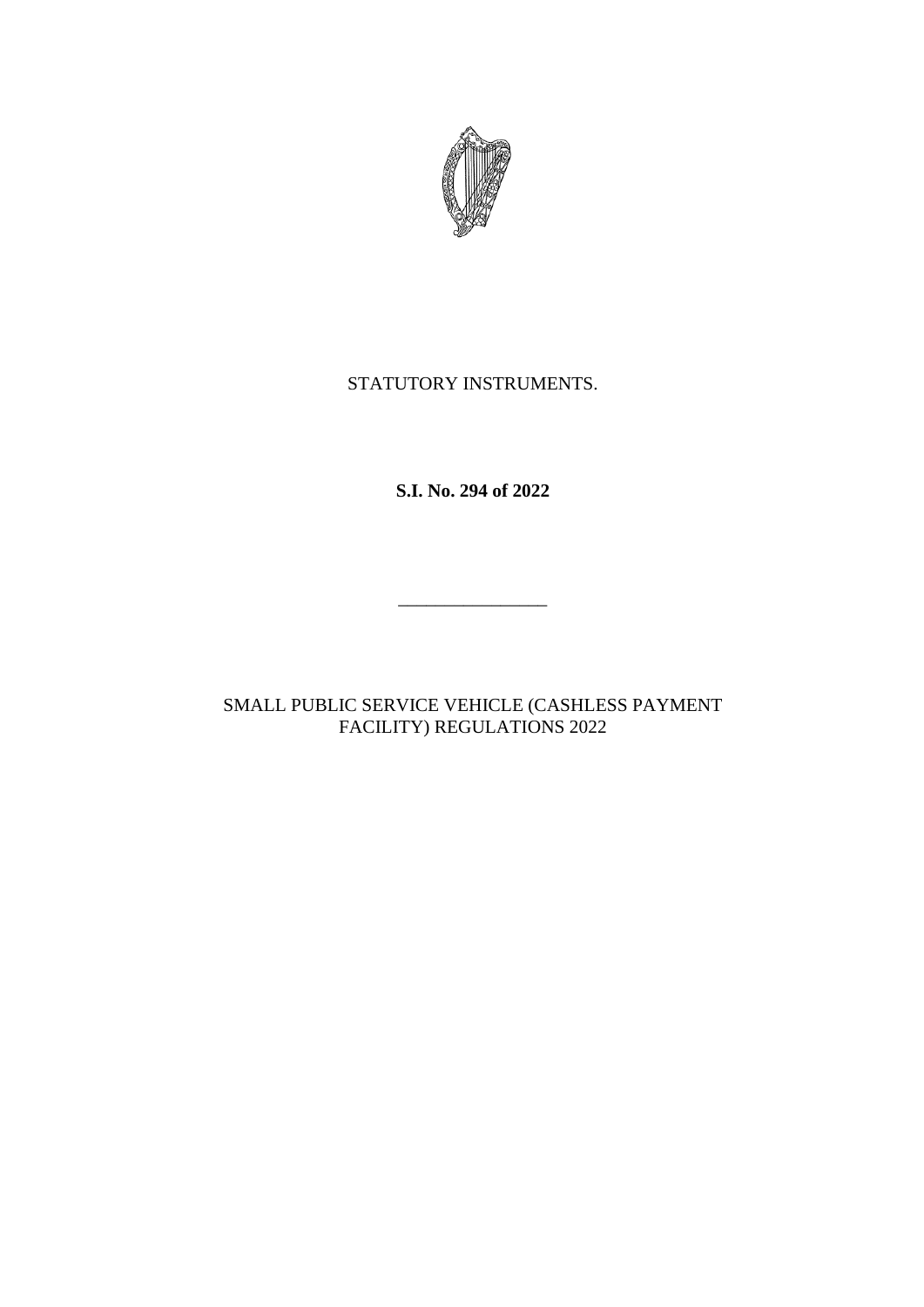### S.I. No. 294 of 2022

## SMALL PUBLIC SERVICE VEHICLE (CASHLESS PAYMENT FACILITY) REGULATIONS 2022

The National Transport Authority, in exercise of the powers conferred on it by section 20 and section 48 of the Taxi Regulation Act 2013 (No. 37 of 2013) as amended, hereby makes the following regulations:

#### PART 1

#### PRELIMINARY AND GENERAL

#### *Citation*

1. These Regulations may be cited as the Small Public Service Vehicle (Cashless Payment Facility) Regulations 2022.

#### *Commencement*

2. These Regulations come into operation on 01 September 2022.

## *Definitions*

3. (1) In these Regulations -

"cashless payment" means payment by means of credit card, debit card or other payment instrument within the meaning of Article 4 of Directive (EU) 2015/2366 of the European Parliament and of the Council of 25 November 2015;

"cashless payment device" means a physical electronic payment device accepting point of sale card-based payment transactions, using the methodologies of Near Field Communication (contactless) and a PIN (personal identification number) with a magnetic stripe or chip;

and

"Principal Act" means the Taxi Regulation Act 2013, as amended.

(2) A word or expression that is used in this Regulation and is also used in the Principal Act has, unless the contrary intention appears, the same meaning in this Regulation as it has in the Principal Act.

#### *Cashless payment*

- 4. For any journey, the driver of a taxi shall:
	- (a) ensure they are in possession of a functioning cashless payment device ; and
	- (b) accept cashless payment as a method of payment of any fare.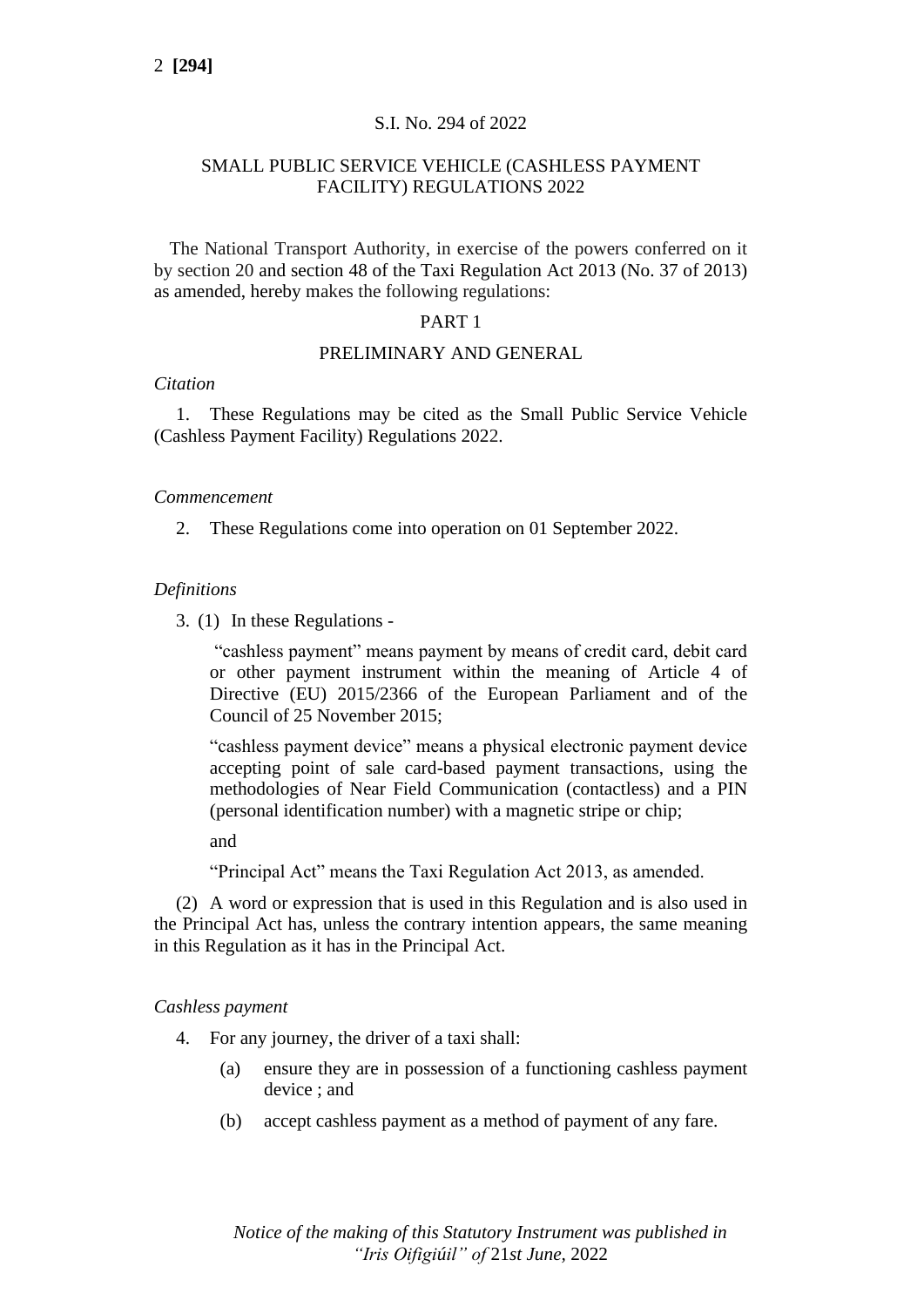5. The driver of a taxi shall not record the payment card details or personal data of a passenger.

### *Associated Guidelines*

6. The driver of a taxi shall comply with the guidelines produced by the Authority in association with these regulations.

## *Penal regulations*

7. Regulations 4 and 5 are declared to be penal provisions for the purpose of section 20(4) of the Principal Act.

### *Prescribed amount of fixed payment.*

8. For the purpose of section 48 of the Principal Act, the amount prescribed for a fixed payment offence referred to in column (2) of Schedule 1 is the amount indicated in column (4) of that Schedule opposite mention of the fixed payment offence.

## SCHEDULE 1

### **Fixed Payment Offences – Prescribed Amounts**

| Code            |                                              | Section of the Description of offence | Fixed   |
|-----------------|----------------------------------------------|---------------------------------------|---------|
|                 | Principal Act                                |                                       | Penalty |
|                 | or Regulation                                |                                       | Amount  |
|                 | under these                                  |                                       |         |
|                 | Regulations                                  |                                       |         |
| D <sub>19</sub> | Regulation                                   | Failure to carry a functioning        | €200    |
|                 | $4(a)$ of these                              | cashless payment device               |         |
|                 | Regulations                                  |                                       |         |
| D20             | Regulation<br>$4(b)$ of these<br>Regulations | Failure to accept cashless<br>payment | €200    |

L.S.

GIVEN under the Seal of the National Transport Authority, 17 June 2022.

#### FRED BARRY,

Chairperson, National Transport Authority.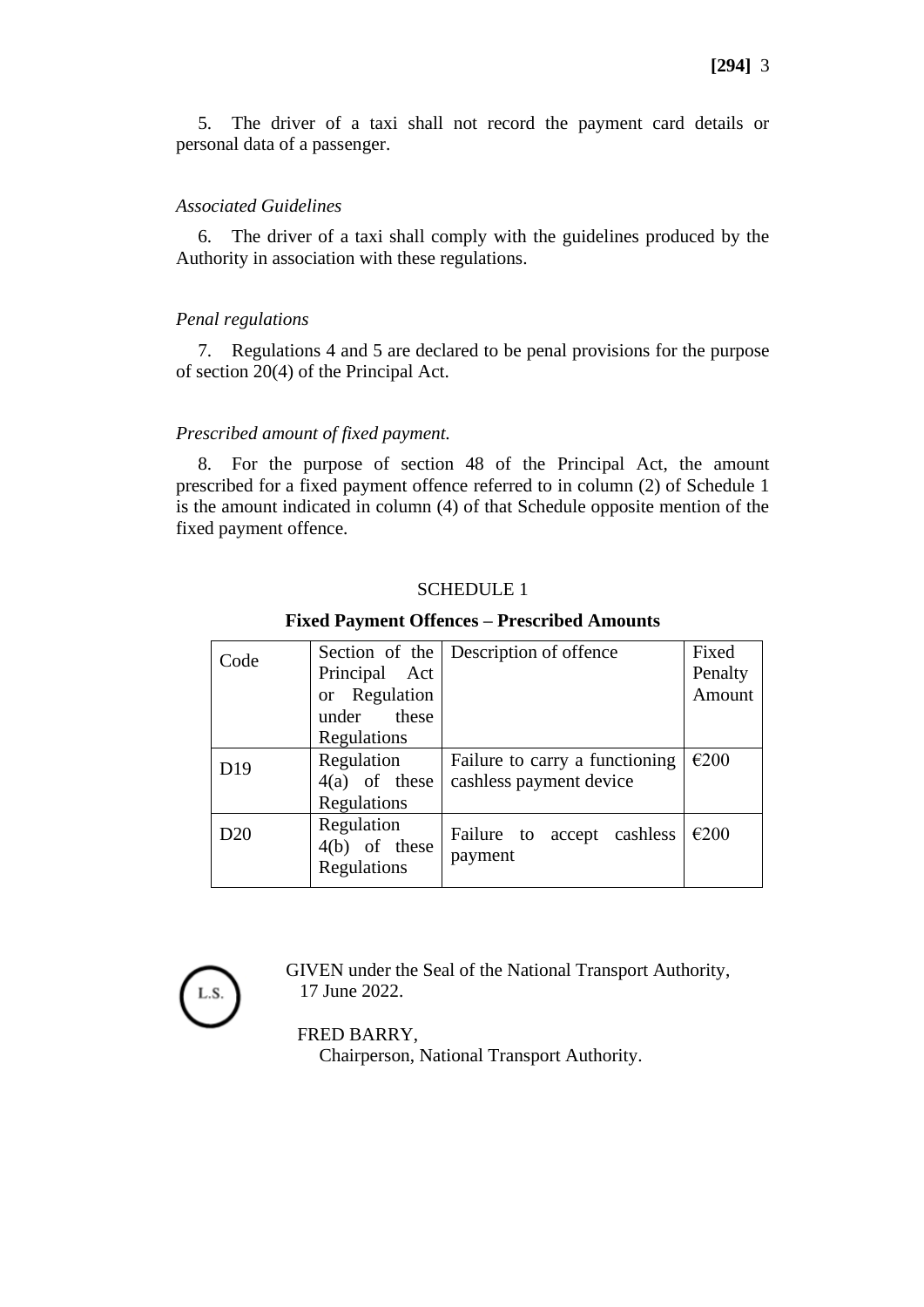# EXPLANATORY NOTE

# (*This note is not part of the Instrument and does not purport to be a legal* i*nterpretation.*)

The purpose of the Small Public Service Vehicle (Cashless Payment Facility) Regulations 2022 is to require drivers of taxis to carry a functioning cashless payment device whilst operating and to accept cashless payments for any journey. The regulations also provide for associated guidelines and requirements regarding standards and security of payment devices.